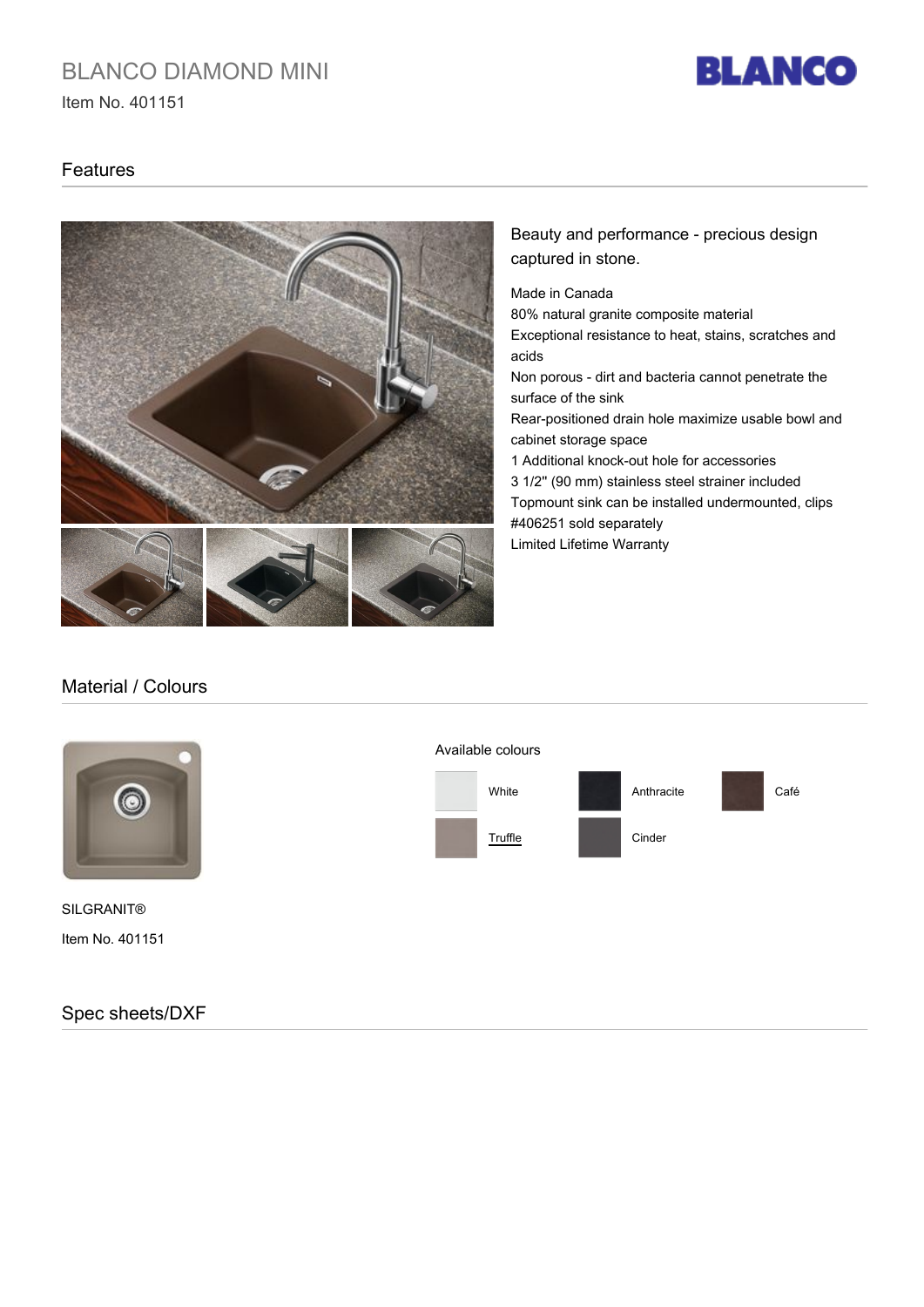

Top View

## Scope of supply

3 1/2'' (90 mm) stainless steel strainer, template

### Design tips

Width of base unit : 455 mm Bowl depth: 8'' (205 mm) Depending on cabinet construction, a different cabinet size may be required. Consult the cabinet manufacturer

### **Faucets**



**BLANCO MAESTRO II** Chrome / Truffle 403331



BLANCO ALTA DUAL SPRAY Chrome / Truffle 401327



**BLANCO POSH** Chrome / Truffle 401219

盂



BLANCO SONOMA Chrome 401569

### Optional Accessories



3½" CapFlow strainer cover Stainless steel (fits all BLANCO strainers) 517666